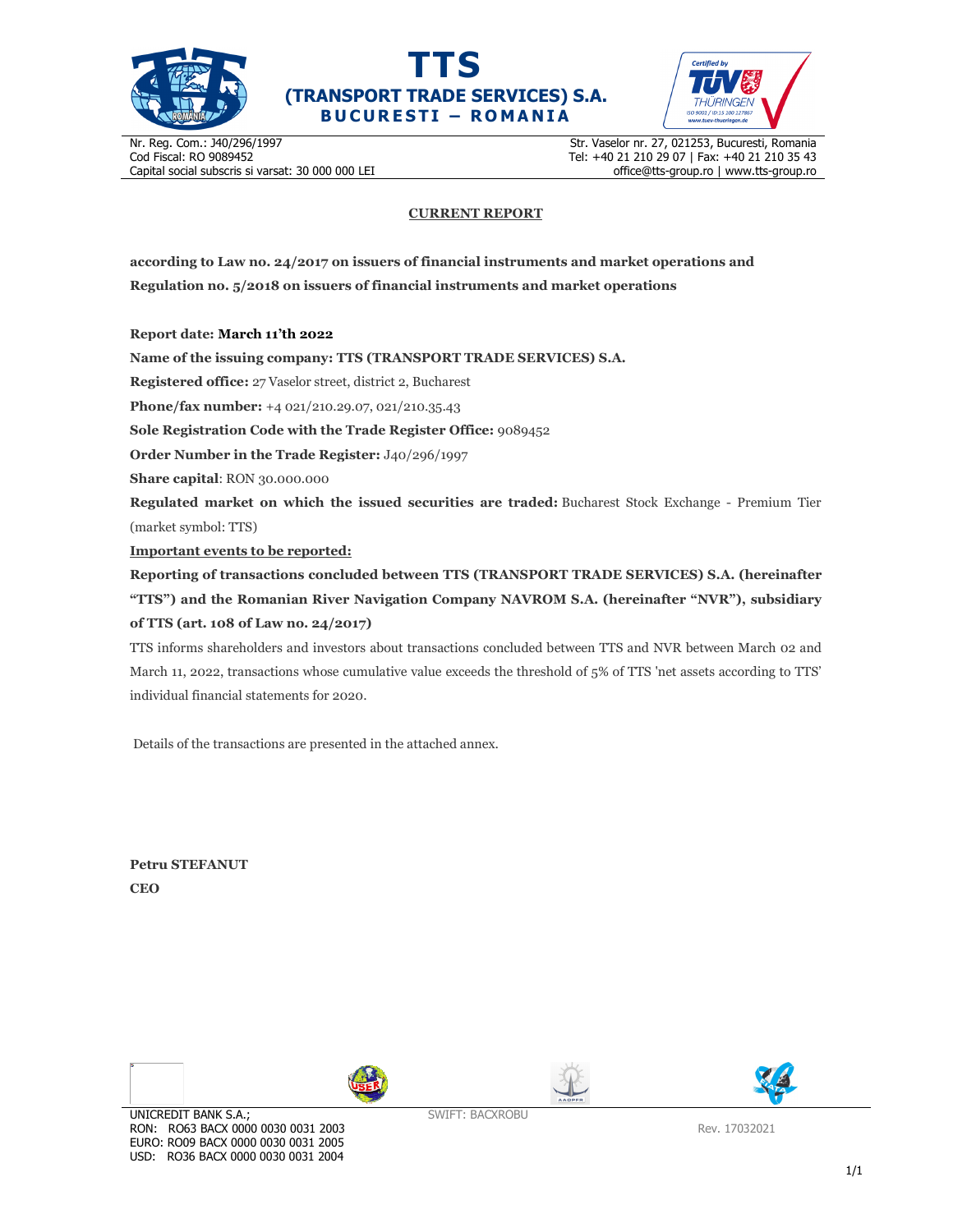





## Nr. Reg. Com.: J40/296/1997Cod Fiscal: RO 9089452 ANNEX 1 Capital social subscris si varsat: 30 000 000 LEI

Str. Vaselor nr. 27, 021253, Bucuresti, Romania Tel: +40 21 210 29 07 | Fax: +40 21 210 35 43 office@tts-group.ro | www.tts-group.ro

| Beneficiary                                                   | Contract ID       | Cumulated value<br>[RON]<br>02 mar - 11 mar | Contract<br>date | Expiration<br>date | Subject of<br>the<br>contract | Contract<br>type |    | Guarantees Terms and methods of payment                                | Penalties          |  |
|---------------------------------------------------------------|-------------------|---------------------------------------------|------------------|--------------------|-------------------------------|------------------|----|------------------------------------------------------------------------|--------------------|--|
|                                                               |                   | 2021                                        |                  |                    |                               |                  |    |                                                                        |                    |  |
|                                                               | 1238/SM/M/A/18    | 153,967.61                                  | $1-Apr-18$       | $1-Apr-23$         |                               |                  | no |                                                                        | demmurage/dispatch |  |
|                                                               | 1242/SM/M/A/18    | 489,793.38                                  | 1-Apr-18         | 31-Mar-23          |                               |                  |    |                                                                        |                    |  |
|                                                               | 14/A/003/M/SM/215 | 190,251.32                                  | $1-Jun-13$       | 31-Dec-22          |                               |                  |    |                                                                        |                    |  |
|                                                               | 1763/MS/M/A/19    | 126,459.53                                  | 1-Feb-19         | 31-Jan-23          |                               |                  |    |                                                                        |                    |  |
|                                                               | 2034/MB/A/A/19    | 175,484.23                                  | $1-Jul-19$       | 30-Jun-22          |                               |                  |    |                                                                        |                    |  |
|                                                               | 3011/OA/C/A/21    | 1,901,274.93                                | $1-Mar-21$       | $1-Mar-22$         |                               |                  |    |                                                                        |                    |  |
|                                                               | 3021/AS/C/A/21    | 852,677.20                                  | $1-Apr-21$       | 31-Mar-22          |                               |                  |    |                                                                        |                    |  |
|                                                               | 3094/MV/M/A/21    | 63,136.05                                   | 13-Apr-21        | 13-May-22          |                               |                  |    |                                                                        |                    |  |
|                                                               | 3165/AR/A/A/21    | 1,145,982.92                                | 15-Jun-21        | 30-May-22          |                               |                  |    |                                                                        |                    |  |
|                                                               | 3282/AS/A/A/21    | 410,813.50                                  | 1-Jun-21         | 31-May-22          |                               |                  |    |                                                                        |                    |  |
|                                                               | 3408/OA/C/A/21    | 65,455.24                                   | 13-Sep-21        | 30-Apr-22          |                               |                  |    |                                                                        |                    |  |
|                                                               | 3469/SM/M/A/21    | 91,203.28                                   | 12-Nov-21        | 31-Mar-22          | cargo transport               |                  |    | between 21 and 45 days from invoicing<br>with payment by payment order |                    |  |
|                                                               | 3511/SM/M/A/22    | 593.54                                      | $6$ -Jan-22      | 15-Mar-22          |                               |                  |    |                                                                        |                    |  |
| <b>TTS</b>                                                    | 3513/OA/C/A/22    | 253,286.18                                  | $3$ -Jan-22      | 30-Jun-22          |                               | booking note     |    |                                                                        |                    |  |
|                                                               | 3532/MM/M/A/22    | 1,243,013.91                                | $3$ -Jan-22      | 31-Jan-23          |                               |                  |    |                                                                        |                    |  |
|                                                               | 3540/MM/M/A/22    | 170,917.58                                  | 10-Jan-22        | 31-Jan-23          |                               |                  |    |                                                                        |                    |  |
|                                                               | 3546/DT/M/A/22    | 148,637.93                                  | $3$ -Jan-22      | 31-Dec-22          |                               |                  |    |                                                                        |                    |  |
|                                                               | 3553/SM/M/A/22    | 494,077.74                                  | 29-Dec-21        | 31-Mar-22          |                               |                  |    |                                                                        |                    |  |
|                                                               | 3554/AS/C/A/22    | 142,287.62                                  | 11-Jan-22        | 31-Dec-22          |                               |                  |    |                                                                        |                    |  |
|                                                               | 3557/SM/M/A/22    | 241,119.17                                  | 28-Jan-22        | 28-Feb-22          |                               |                  |    |                                                                        |                    |  |
|                                                               | 3570/AS/C/A/22    | 91,332.68                                   | $1-Jan-22$       | 31-Dec-22          |                               |                  |    |                                                                        |                    |  |
|                                                               | 3575/DT/M/A/22    | 35,585.92                                   | 8-Feb-22         | 15-Mar-22          |                               |                  |    |                                                                        |                    |  |
|                                                               | 3576/OA/C/A/22    | 180,663.05                                  | $1-Feb-22$       | 13-Mar-22          |                               |                  |    |                                                                        |                    |  |
|                                                               | 3581/RB/M/A/22    | 84,153.03                                   | $4$ -Jan-22      | 31-Mar-22          |                               |                  |    |                                                                        |                    |  |
|                                                               | 3593/MR/M/A/22    | 65,987.47                                   | 15-Feb-22        | 15-Mar-22          |                               |                  |    |                                                                        |                    |  |
|                                                               | 3595/MR/M/A/22    | 24,729.00                                   | 18-Feb-22        | 31-Mar-22          |                               |                  |    |                                                                        |                    |  |
|                                                               | 3599/MV/M/A/22    | 71,889.38                                   | $3$ -Jan-22      | 31-Dec-22          |                               |                  |    |                                                                        |                    |  |
|                                                               | 3610/OA/C/A/22    | 45,601.17                                   | 21-Feb-22        | 30-Apr-22          |                               |                  |    |                                                                        |                    |  |
| Total value executed in the reported period: RON 8,960,374.54 |                   |                                             |                  |                    |                               |                  |    |                                                                        |                    |  |
| NVR claims on TTS: RON 4,857,061.57                           |                   |                                             |                  |                    |                               |                  |    |                                                                        |                    |  |

**BİMCO** 







UNICREDIT BANK S.A.; RON: RO63 BACX 0000 0030 0031 2003 EURO: RO09 BACX 0000 0030 0031 2005 USD: RO36 BACX 0000 0030 0031 2004

SWIFT: BACXROBU